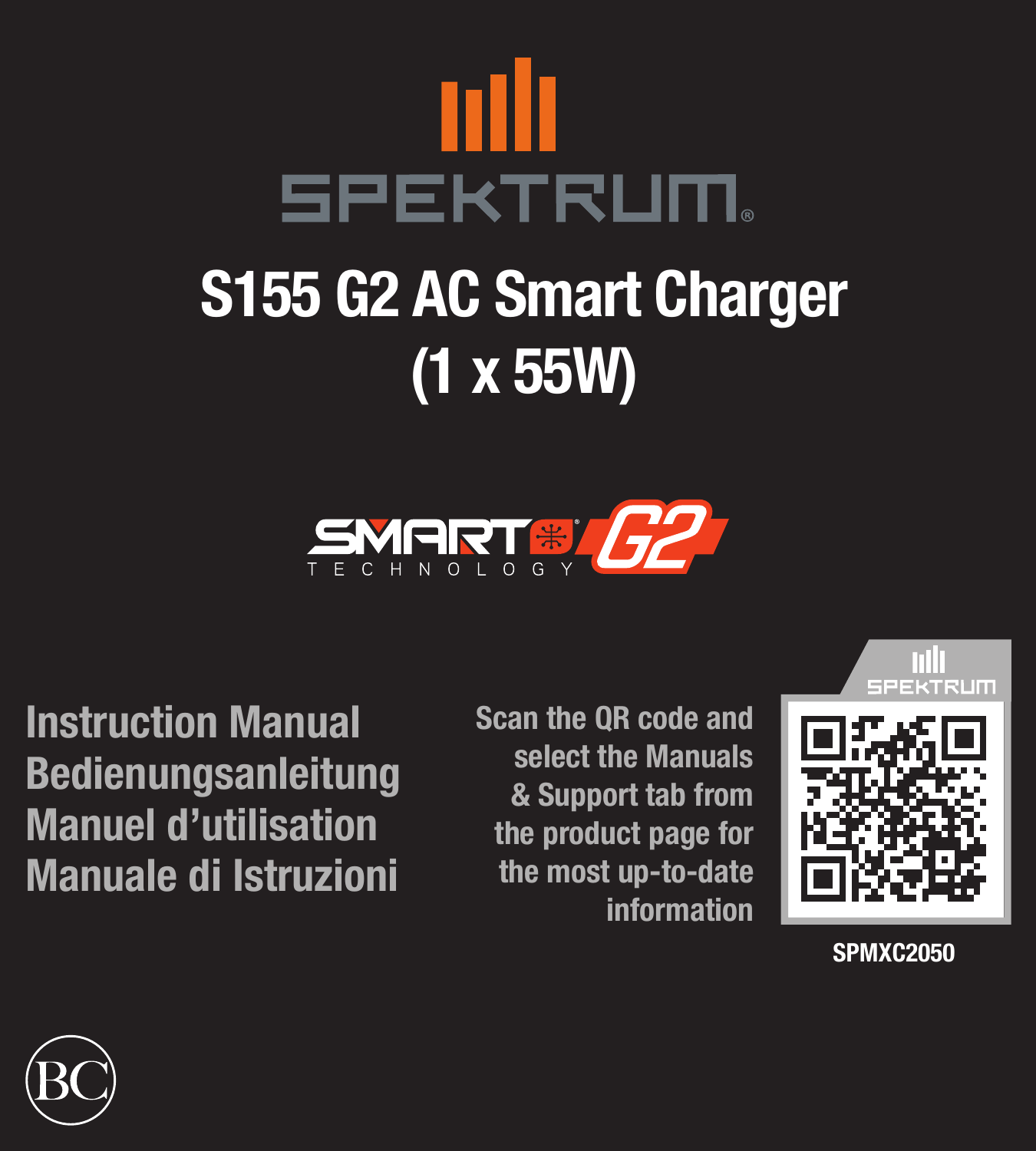#### NOTICE

All instructions, warranties and other collateral documents are subject to change at the sole discretion of Horizon Hobby, LLC. For up-to-date product literature, visit horizonhobby.com or towerhobbies.com and click on the support or resources tab for this product.

#### Meaning of Special Language

The following terms are used throughout the product literature to indicate various levels of potential harm when operating this product:

WARNING: Procedures, which if not properly followed, create the probability of property damage, collateral damage, and serious injury OR create a high probability of superficial injury.

**CAUTION:** Procedures, which if not properly followed, create the probability of physical property damage AND a possibility of serious injury.

NOTICE: Procedures, which if not properly followed, create a possibility of physical property damage AND little or no possibility of injury.

WARNING: Read the ENTIRE instruction manual to become familiar with the features of the  $\sum$  product before operating. Failure to operate the product correctly can result in damage to the product, personal property and cause serious injury.

This is a sophisticated hobby product. It must be operated with caution and common sense and requires some basic mechanical ability. Failure to operate this product in a safe and responsible manner could result in injury or damage to the product or other property. This product is not intended for use by children without direct adult supervision. Do not attempt disassembly, use with incompatible components or alter product in any way without the approval of Horizon Hobby, LLC. This manual contains instructions for safety, operation and maintenance. It is essential to read and follow all the instructions and warnings in the manual, prior to assembly, setup or use, in order to operate correctly and avoid damage or serious injury.

#### Age Recommendation: Not for children under 14 years. This is not a toy.

**NOTICE:** This appliance is not intended for use by persons with reduced physical, sensory or mental capabilities, or lack of experience and knowledge, unless they have been given supervision or instruction concerning use of the appliance by a person responsible for their safety.



WARNING: To reduce the risk of fire or electric shock, carefully follow these instructions.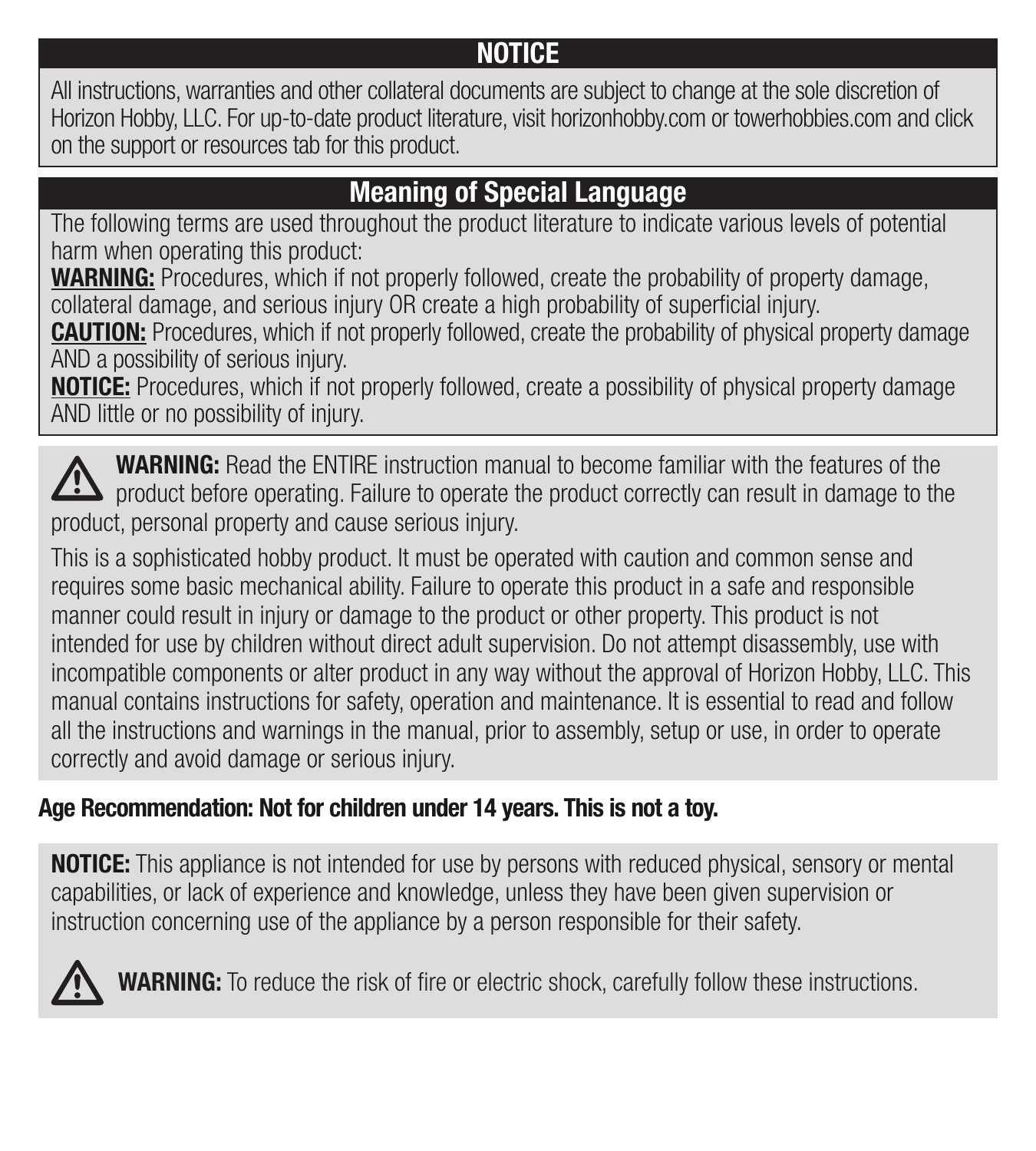#### General Charging Warnings

WARNING: Failure to exercise caution  $\mathbf{B}$  while using this product and comply with the following warnings could result in product malfunction, electrical issues, excessive heat, FIRE, and ultimately injury and property damage.

- NEVER LEAVE CHARGING BATTERIES UNATTENDED DURING USE.
- NEVER CHARGE BATTERIES OVERNIGHT.
- Never attempt to charge dead, damaged or wet battery packs.
- Never attempt to charge a battery pack containing different types of batteries.
- Never allow children under 14 years of age to charge battery packs.
- Never charge batteries in extremely hot or cold places or place in direct sunlight.
- Never charge a battery if the cable has been pinched or shorted.
- Never connect the charger if the power cable has been pinched or shorted.
- Never connect the charger to an automobile 12V battery while the vehicle is running.
- Never attempt to dismantle the charger or use a damaged charger.
- Never attach your charger to both an AC and a DC power source at the same time.
- Never connect the input jack (DC input) to AC power.
- Always use only rechargeable batteries designed for use with this type of charger in the correct programming mode.
- Always inspect the battery before charging.
- Always keep the battery away from any material that could be affected by heat.
- Always monitor the charging area and have a fire extinguisher available at all times.Always end the charging process if the battery becomes hot to the touch or starts to change form (swell) during the charge process.
- Always connect the charge cable to the charger first, then connect the battery to avoid short circuit between the charge leads. Reverse the sequence when disconnecting.
- Always connect the positive red leads (+) and negative black leads (–) correctly.
- Always disconnect the battery after charging, and let the charger cool between charges.
- Always charge in a well-ventilated area.
- Always terminate all processes and contact Horizon Hobby if the product malfunctions.
- Charge only rechargeable batteries. Charging non-rechargeable batteries may cause the batteries to burst, resulting in injury to persons and/or damage to property.
- The socket-outlet shall be installed near the equipment and shall be easily accessible.
- WARNING: Never leave charger  $\angle$  unattended, exceed maximum charge rate, charge with non-approved batteries or charge batteries in the wrong mode. Failure to comply may result in excessive heat, fire and serious injury.

**CAUTION:** Always ensure the battery you **2.5** are charging meets the specifications of this charger and that the charger settings are correct. Not doing so can result in excessive heat and other related product malfunctions, which can lead to user injury or property damage. Please contact Horizon Hobby or an authorized retailer with compatibility questions.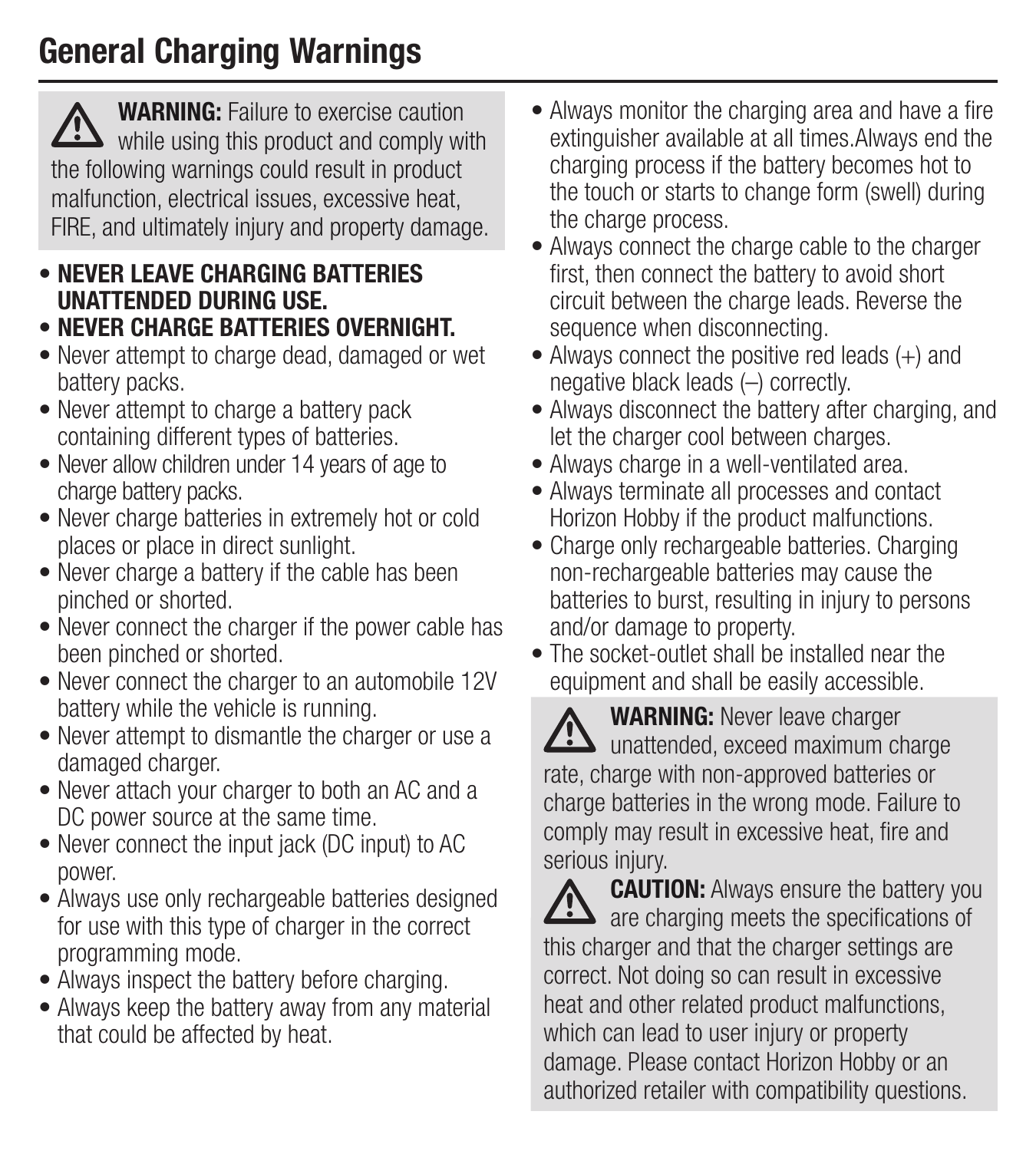#### Specifications

| <b>Output Port Connector</b>             | $IC3®$ and $IC5®$<br>(EC3™/EC5™<br>compatible) |  |
|------------------------------------------|------------------------------------------------|--|
| Input Voltage (required<br>power supply) | AC 100-240V                                    |  |
| <b>Charge Current</b>                    | $0.1 - 5.0A$ (select-<br>able)                 |  |
| <b>Balance Current</b>                   | 0.15A Max                                      |  |

| <b>Balance Cells</b>           | $2 - 4S$                           |  |
|--------------------------------|------------------------------------|--|
| <b>Supported Battery Types</b> | LiFe/Lilon/LiPo/LiHv<br>$(1 - 4S)$ |  |
| (cell count)                   | NiMH/Cd (1-12S)                    |  |
| Display                        | $1.5"$ LCD                         |  |
| <b>Operating Temperature</b>   | 0–40°C<br>$(32 - 104$ °F)          |  |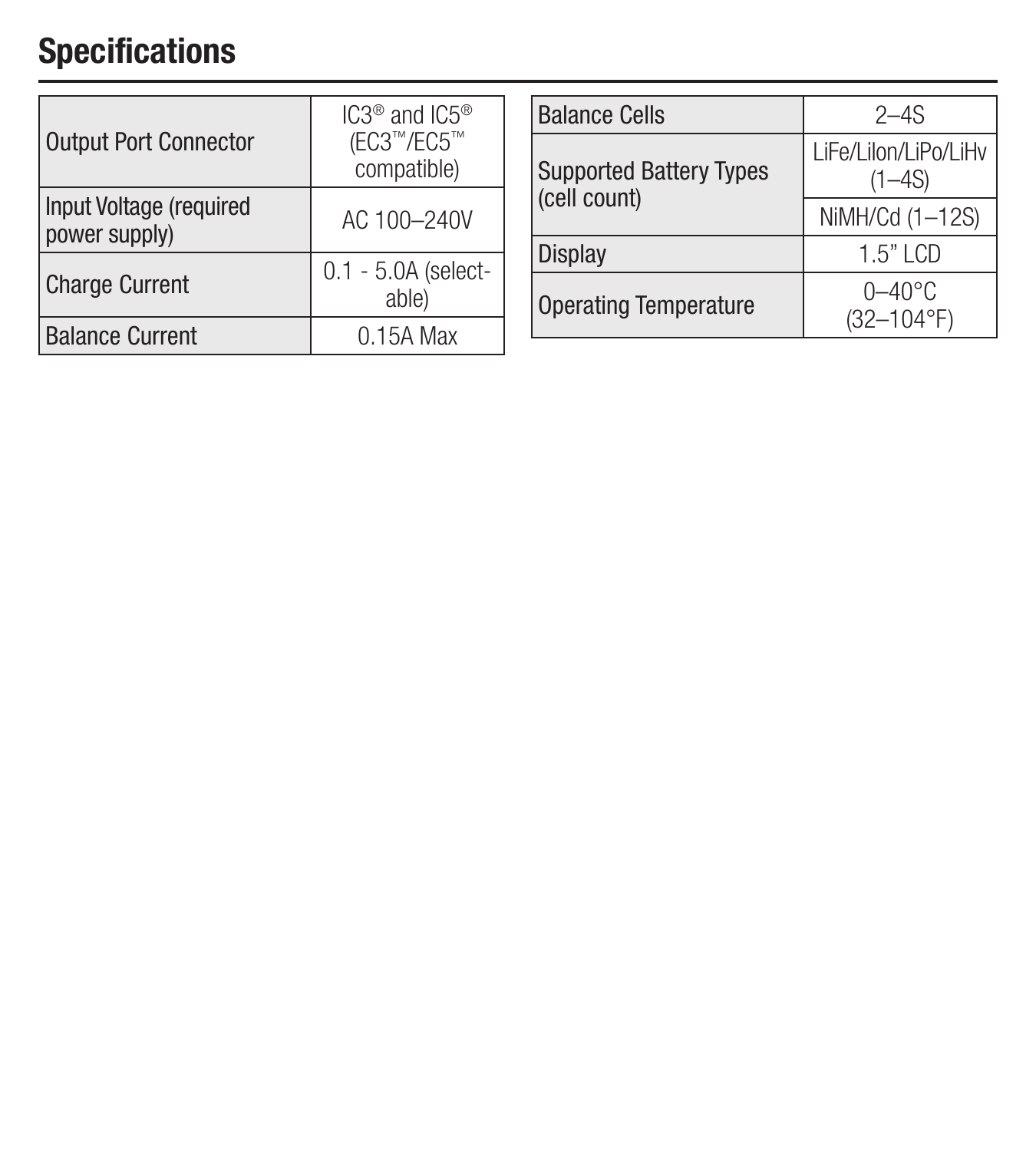#### Diagram

- A Power Input (AC 100–240V) **B** USB In (Update Port)
- **C** | Display Screen
- **D** Menu Up/Down Buttons
- Menu Back Button

| F.      | Menu Select Button         |
|---------|----------------------------|
| G       | <b>Balance Port</b>        |
| H       | IC5 Battery Charge Port    |
|         | IC3 Battery Charge Port    |
| $\cdot$ | IC3/IC5 Charge Port Slider |

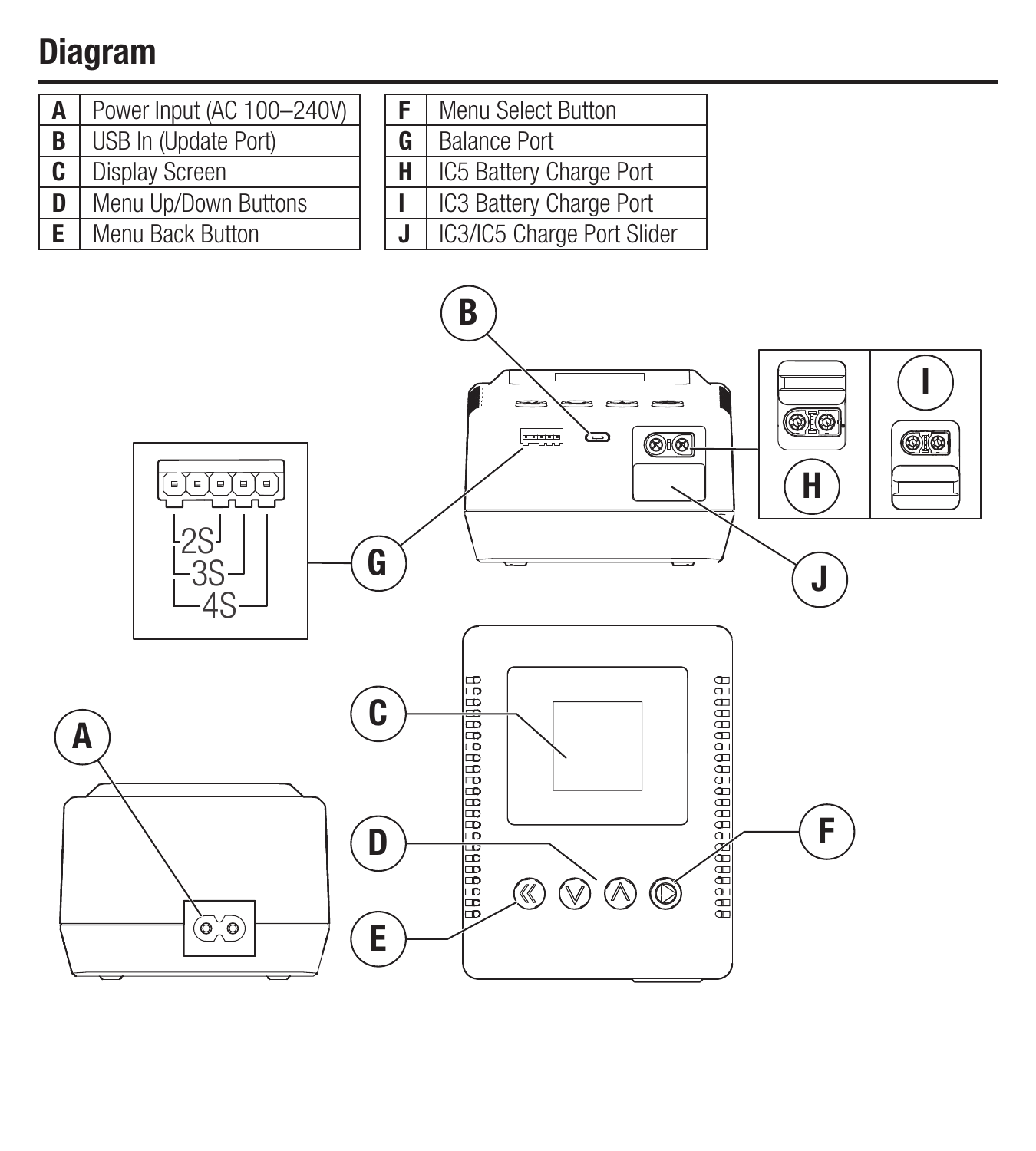#### Navigating the Charger

Navigation of the charger menus is accomplished using the push buttons on the top of the charger.

- Press the Menu/Select button to select a menu item.
- Press the Down arrow button to scroll down a menu list.
- Press the Up arrow button to scroll up a menu list.
- Press the Back button to return to the previous menu.



#### Operating the Charger

Before operating the charger, know your battery's specifications and any battery-specific safety warnings.

- 1. Connect the included AC cord to the charger and appropriate power supply to power on your Smart Charger.
- 2. Connect the battery to the port on the front of the charger.
- 3. Connect the battery balance lead, if available, to the balance port on the right side of the IC3 and IC5 port. Make sure the balance lead is positioned correct all the way to the left side of the balance port.

**Smart Batteries:** If charging a Spektrum Smart Battery, the Battery Cell Count, Battery Type, Battery Charge Current Rate and Battery Capacity are set automatically and the charger will begin charging automatically when the battery and the balance lead (if available) are connected to the charger. G1 Spektrum Smart batteries are compatible with G2 Spektrum Smart chargers.

- 4. Press and release the menu button to display the Charger Settings list:
- 5. Select the desired task.
- 6. Confirm the settings are correct for the battery being charged.

#### Charge port connector selection

The charging port is capable of charging with an IC3 or IC5 connector.

- Slide the port cover down to use the IC3 connector.
- Slide the port cover up to use the IC5 connector



**IMPORTANT:** Do not remove the charging port cover.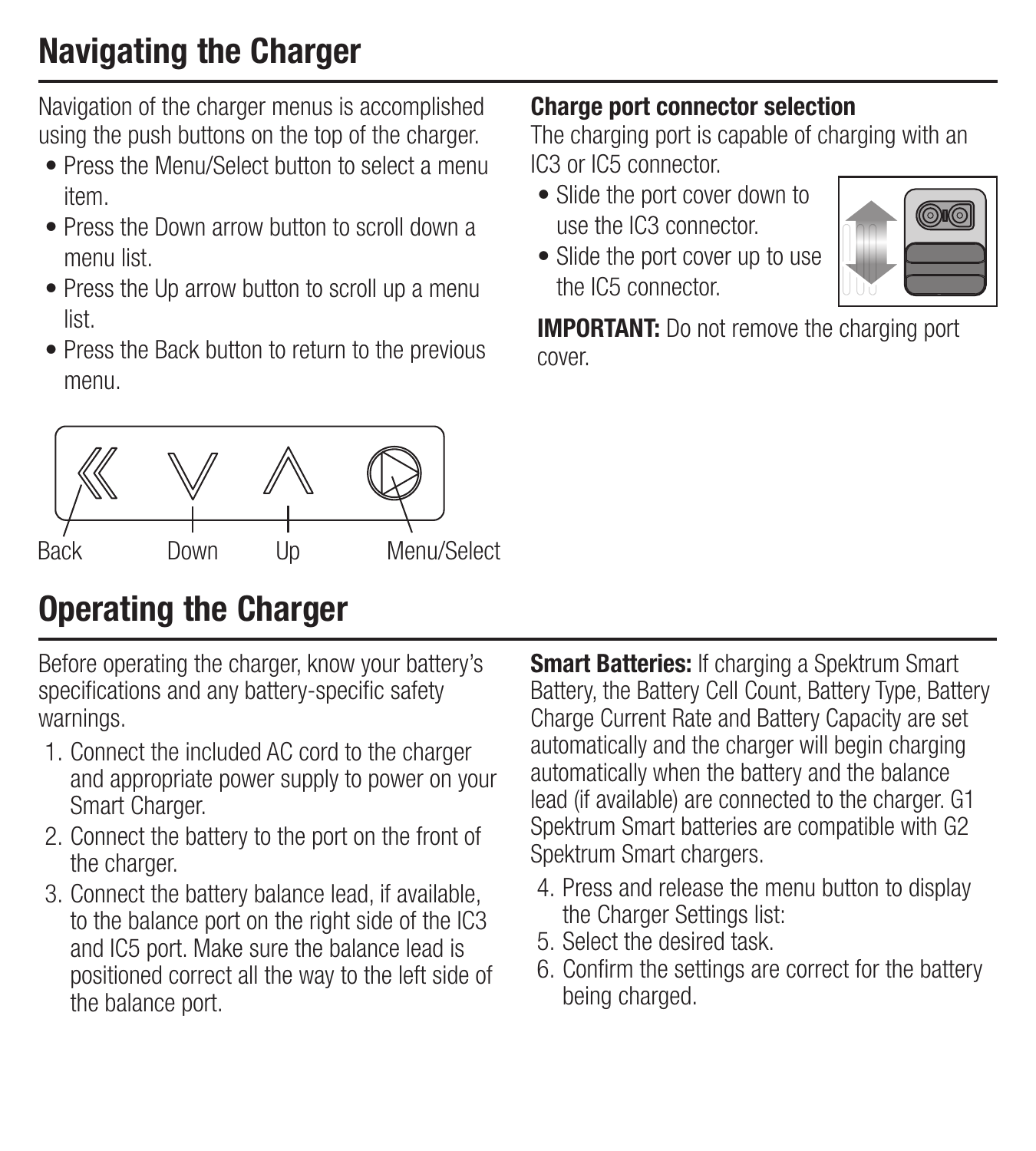WARNING: Always check charging parameters before initiating the charge process. Charging any battery with improper settings, including charging a battery in the wrong mode, can result in property damage and fire.

- 7. Scroll to the **Start** menu item.
- 8. Press and release the menu/select button to begin charging.

#### During the charging process:

- 1. While the battery is charging the main screen will provide:
- Charged percent
- Battery data
- Charge rate
- Capacity charged
- Charge time remaining (Smart batteries only)
- Total charge time
- 2. Scroll to the next screen to see additional cell voltage information.
- 3. Scroll to the last screen to see the battery's internal resistance.
- 4. When the fast charge cycle is complete, the charger will beep once and the Battery Bar will change to green. The charger is balancing the battery cells.

#### To stop the charging cycle:

- 1. Press and release the back button during the charge or press and hold the menu button.
- 2. Select the **Stop** menu item. The charger will stop charging and return to the ready screen.

WARNING: Always stop the charging  $\sum$  cycle or remove power supplied to the charger if you notice any irregularities (like a swollen battery) during charging.

#### When charging is complete:

The charger will beep once to indicate the fast charging is done. Once the charger is finished balancing the battery's cells it will double beep twice.

- 1. The main screen will display a green battery bar at the top to indicate the battery is full and the charging process has finished.
- 2. The total capacity charged and total charge time will be displayed
- 3. Disconnect the battery from the charger. The battery is ready and the charger will return to the home screen.
- 4. Press and hold the back button for 3 seconds to put the carger into sleep mode. This will power down the charger while not in use. Press any button to restart the charger.

|                              | <b>Charger Settings</b>                                                                                                                                                         |
|------------------------------|---------------------------------------------------------------------------------------------------------------------------------------------------------------------------------|
| <b>Task</b>                  | Select Charge                                                                                                                                                                   |
| <b>Battery</b><br>(Type)     | Select the appropriate battery<br>chemistry                                                                                                                                     |
| Cells<br>(Cell<br>Count)     | Set the number of cells in the battery<br>(this value auto-detects if using a<br>Spektrum™ Smart battery or if the<br>battery balance lead is connected to<br>the balance port) |
| Current                      | Set the charge current                                                                                                                                                          |
| Start                        | Start the charge cycle                                                                                                                                                          |
| Voltage                      | Set the end cell voltage                                                                                                                                                        |
| Smart<br>Battery<br>Settings | Configure the settings on your Smart<br>battery                                                                                                                                 |
| System<br>Settings           | Charger settings                                                                                                                                                                |
| Charger<br>History           | Displays number of charger cycles<br>on the day, total number of cycles,<br>charger temperature, and input power                                                                |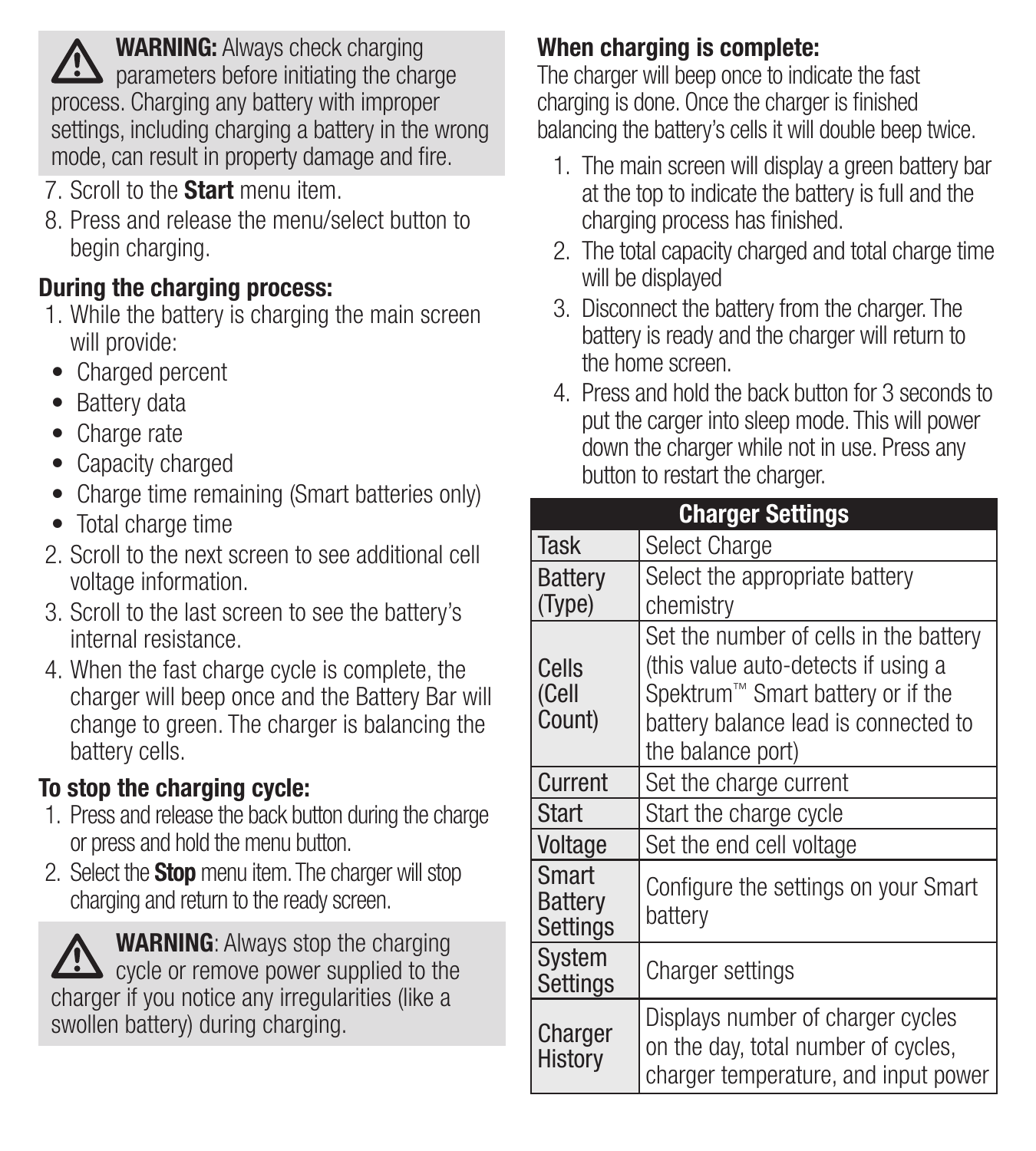## Screen Icons

| Icon | <b>Description</b>        | Icon               | <b>Description</b>       |
|------|---------------------------|--------------------|--------------------------|
|      | Charging                  | $\zeta_{\text{y}}$ | Input Voltage            |
| 44   | Current                   |                    | Output Voltage           |
|      | Task                      |                    | Storage Voltage          |
|      | Start                     | -ဂ                 | Backlight                |
|      | <b>Back</b>               |                    | Volume                   |
|      | Forward                   | يران               | <b>Touch Sensitivity</b> |
|      | Input Power               |                    | Completion Tone          |
|      | Settings (Battery/System) |                    | Fault/Error/Fault Log    |
| Į    | Temperature               |                    | Cycles                   |
| Ħ    | Date                      | ု                  | No Battery Detected      |
| ₿    | Internal Resistance       | 'ত                 | Charger/ Charger History |
|      | <b>Battery History</b>    |                    | Info                     |
|      | Mode                      |                    | Chemistry                |
|      |                           |                    |                          |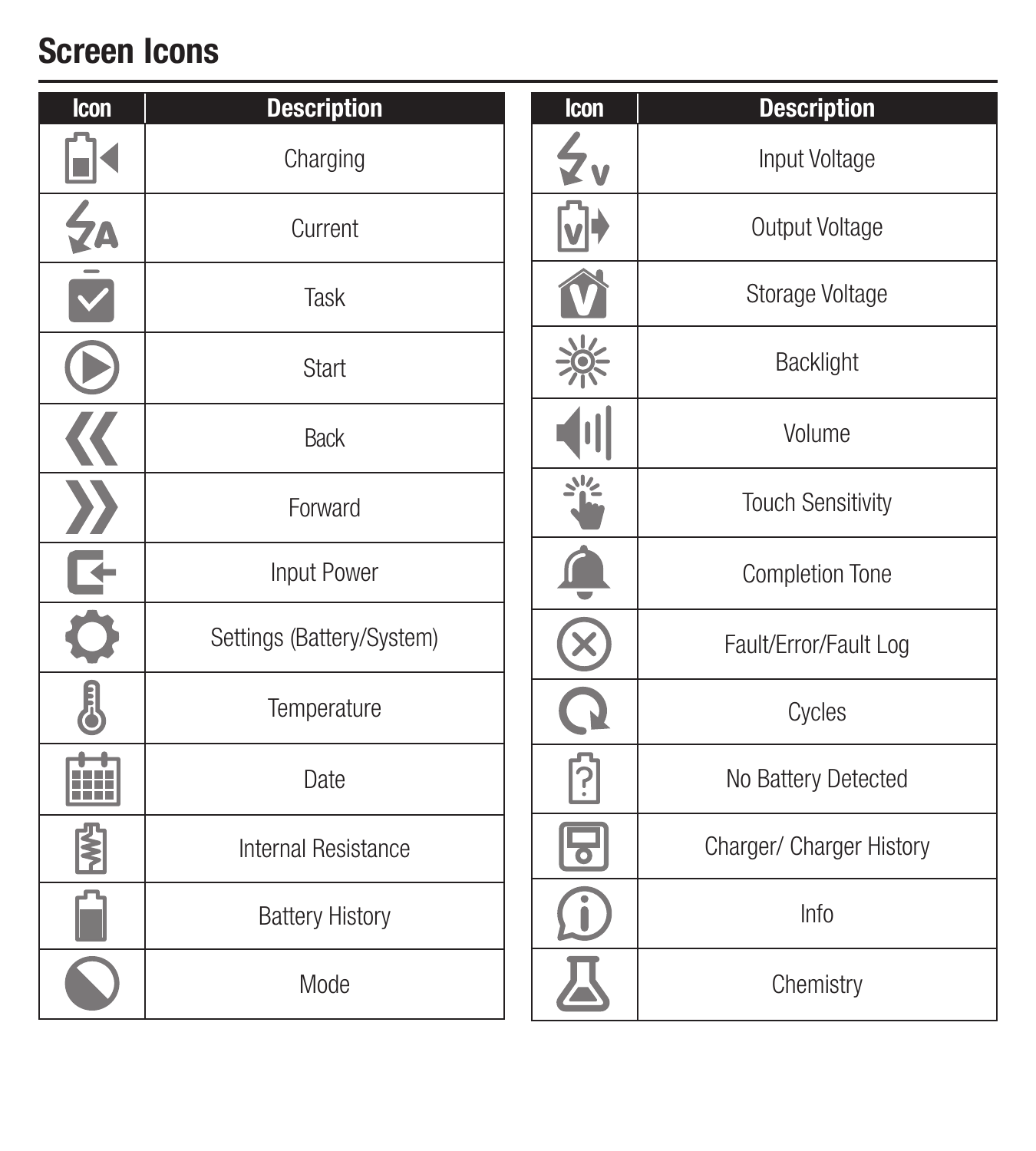#### Smart Settings

The Smart selection is available if a Smart battery is connected. Smart settings include:

| <b>Auto Storage</b>    | Select to run Auto Storage function with a delay between 12 and 240 hours                                          |
|------------------------|--------------------------------------------------------------------------------------------------------------------|
| <b>Charge Current</b>  | Change the default charge current for your Smart battery                                                           |
| <b>Charge Voltage</b>  | Select the charge voltage for your Smart battery                                                                   |
| <b>Storage Voltage</b> | Select the storage voltage for each cell                                                                           |
| <b>Battery History</b> | Provides number of battery cycles, battery temp and production date                                                |
| <b>Fault Log</b>       | Provides a list of faults, including over-voltage, under-voltage or over-temperature,<br>and the date of exception |
| <b>Battery Update</b>  | Update Smart battery firmware if an update is available                                                            |
| <b>Back</b>            | Return to the home screen                                                                                          |

#### System Settings

| <b>Backlight</b>            | Low, Medium, High                                                                                          |
|-----------------------------|------------------------------------------------------------------------------------------------------------|
| Volume                      | Off, Low, Middle, High                                                                                     |
| <b>Completion Tone</b>      | Single or Repeat                                                                                           |
| Language                    | Select language                                                                                            |
| Auto Charge                 | On or Off                                                                                                  |
| <b>System Self-Checking</b> | Initiates a charger self check. Do not connect a battery to the output port<br>while self check is running |
| <b>System Information</b>   | View the charger's firmware version                                                                        |
| <b>Back</b>                 | Return to the home screen                                                                                  |

#### Charger Errors

If the charger displays an error, follow the on-screen prompts to remedy the error. If necessary, disconnect the battery from the output and balance ports, disconnect the power supply, and restart the charger. If there is still an error perform a "self-test" found in the System Settings menu.

To upgrade the firmware on your S155 charger use a standard USB cable to connect the charger (USB Input port) to your PC or laptop. The latest firmware available for download and instructions are listed under the manuals and support tab on the S155 product page at SpektrumRC.com or Horizonhobby.com.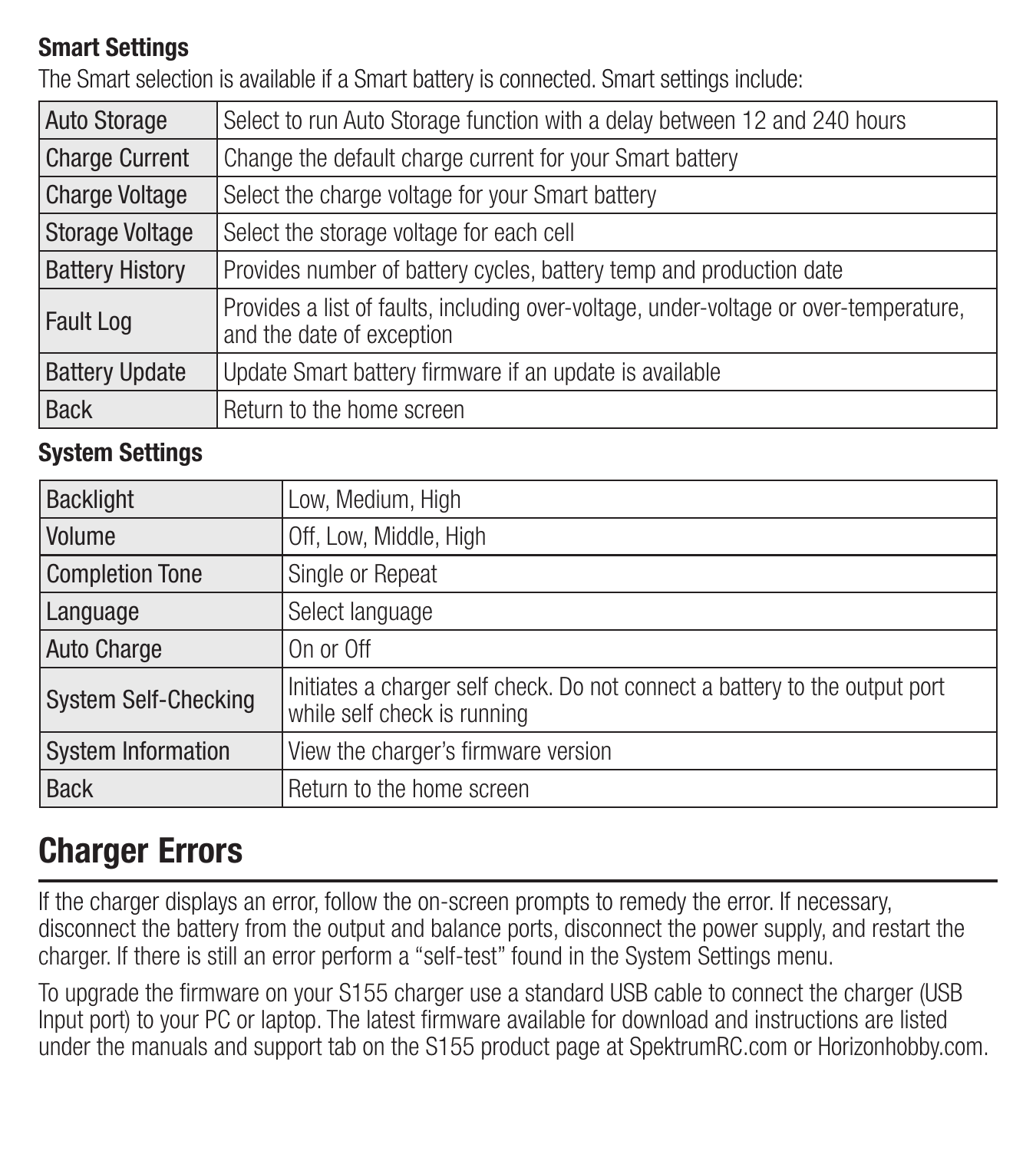#### Limited Warranty

**What this Warranty Covers –** Horizon Hobby, LLC, (Horizon) warrants to the original purchaser that the product purchased (the "Product") will be free from defects in materials and workmanship for a period of 1 year from the date of purchase. **What is Not Covered –** This warranty is not transferable and does not cover (i) cosmetic damage, (ii) damage due to acts of God, accident, misuse, abuse, negligence, commercial use, or due to improper use, installation, operation or maintenance, (iii) modification of or to any part of the Product, (iv) attempted service by anyone other than a Horizon Hobby authorized service center, (v) Product not purchased from an authorized Horizon dealer, or (vi) Product not compliant with applicable technical regulations or (vii) use that violates any applicable laws, rules, or regulations.

OTHER THAN THE EXPRESS WARRANTY ABOVE, HORIZON MAKES NO OTHER WARRANTY OR REPRESENTATION, AND HEREBY DISCLAIMS ANY AND ALL IMPLIED WARRANTIES, INCLUDING, WITHOUT LIMITATION, THE IMPLIED WARRANTIES OF NON-INFRINGEMENT MERCHANTABILITY AND FITNESS FOR A PARTICULAR PURPOSE. THE PURCHASER ACKNOWLEDGES THAT THEY ALONE HAVE DETERMINED THAT THE PRODUCT WILL SUITABLY MEET THE REQUIREMENTS OF THE PURCHASER'S INTENDED USE.

**Purchaser's Remedy – Horizon's sole obligation** and purchaser's sole and exclusive remedy shall be that Horizon will, at its option, either (i) service, or (ii) replace, any Product determined by Horizon to be defective. Horizon reserves the right to inspect any and all Product(s) involved in a warranty claim. Service or replacement decisions are at the sole discretion of Horizon. Proof of purchase is required for all warranty

claims. SERVICE OR REPLACEMENT AS PROVIDED UNDER THIS WARRANTY IS THE PURCHASER'S SOLE AND EXCLUSIVE REMEDY. **Limitation of Liability –** HORIZON SHALL NOT BE LIABLE FOR SPECIAL, INDIRECT, INCIDENTAL OR CONSEQUENTIAL DAMAGES, LOSS OF PROFITS OR PRODUCTION OR COMMERCIAL LOSS IN ANY WAY, REGARDLESS OF WHETHER SUCH CLAIM IS BASED IN CONTRACT, WARRANTY, TORT, NEGLIGENCE, STRICT LIABILITY OR ANY OTHER THEORY OF LIABILITY, EVEN IF HORIZON HAS BEEN ADVISED OF THE POSSIBILITY OF SUCH DAMAGES. Further, in no event shall the liability of Horizon exceed the individual price of the Product on which liability is asserted. As Horizon has no control over use. setup, final assembly, modification or misuse, no liability shall be assumed nor accepted for any resulting damage or injury. By the act of use, setup or assembly, the user accepts all resulting liability. If you as the purchaser or user are not prepared to accept the liability associated with the use of the Product, purchaser is advised to return the Product immediately in new and unused condition to the place of purchase.

**Law –** These terms are governed by Illinois law (without regard to conflict of law principals). This warranty gives you specific legal rights, and you may also have other rights which vary from state to state. Horizon reserves the right to change or modify this warranty at any time without notice.

#### WARRANTY SERVICES

**Questions, Assistance, and Services –** Your local hobby store and/or place of purchase cannot provide warranty support or service. Once assembly, setup or use of the Product has been started, you must contact your local distributor or Horizon directly. This will enable Horizon to better answer your questions and service you in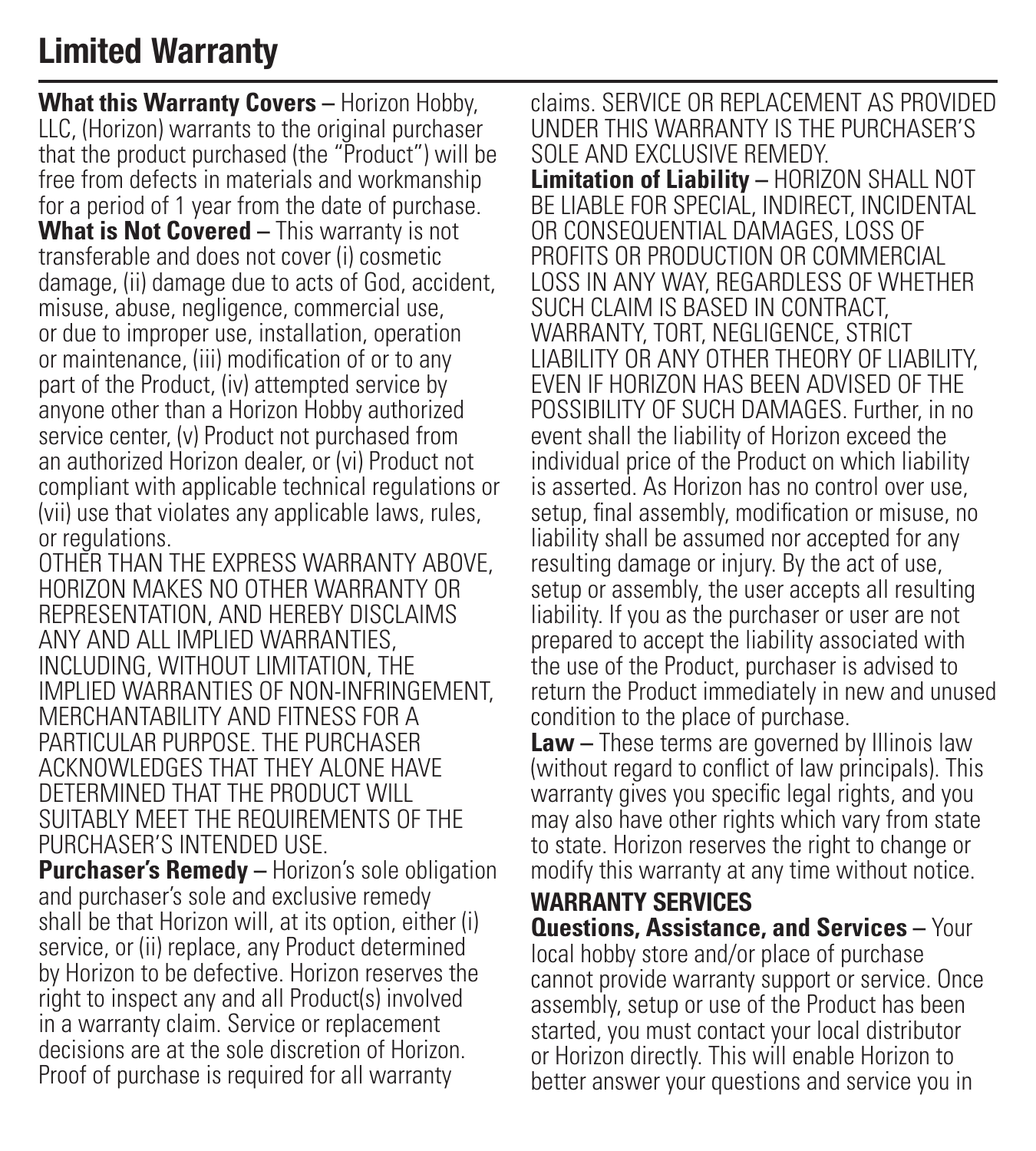the event that you may need any assistance. For questions or assistance, please visit our website at www.horizonhobby.com, submit a Product Support Inquiry, or call the toll free telephone number referenced in the Warranty and Service Contact Information section to speak with a Product Support representative.

**Inspection or Services – If this Product needs** to be inspected or serviced and is compliant in the country you live and use the Product in, please use the Horizon Online Service Request submission process found on our website or call Horizon to obtain a Return Merchandise Authorization (RMA) number. Pack the Product securely using a shipping carton. Please note that original boxes may be included, but are not designed to withstand the rigors of shipping without additional protection. Ship via a carrier that provides tracking and insurance for lost or damaged parcels, as Horizon is not responsible for merchandise until it arrives and is accepted at our facility. An Online Service Request is available at http://www.horizonhobby.com/content/ service-center\_render-service-center. If you do not have internet access, please contact Horizon Product Support to obtain a RMA number along with instructions for submitting your product for service. When calling Horizon, you will be asked to provide your complete name, street address, email address and phone number where you can be reached during business hours. When sending product into Horizon, please include your RMA number, a list of the included items, and a brief summary of the problem. A copy of your original sales receipt must be included for warranty consideration. Be sure your name, address, and RMA number are clearly written on the outside of the shipping carton.

**NOTICE: Do not ship Li-Po batteries to Horizon. If you have any issue with a Li-Po battery, please contact the appropriate Horizon Product Support office.**

**Warranty Requirements – For Warranty consideration, you must include your original sales receipt verifying the proof-ofpurchase date.** Provided warranty conditions have been met, your Product will be serviced or replaced free of charge. Service or replacement decisions are at the sole discretion of Horizon. **Non-Warranty Service – Should your service not be covered by warranty, service will be completed and payment will be required without notification or estimate of the expense unless the expense exceeds 50% of the retail purchase cost.** By submitting the item for service you are agreeing to payment of the service without notification. Service estimates are available upon request. You must include this request with your item submitted for service. Non-warranty service estimates will be billed a minimum of ½ hour of labor. In addition you will be billed for return freight. Horizon accepts money orders and cashier's checks, as well as Visa, MasterCard, American Express, and Discover cards. By submitting any item to Horizon for service, you are agreeing to Horizon's Terms and Conditions found on our website http://www. horizonhobby.com/content/service-center\_renderservice-center.

**ATTENTION: Horizon service is limited to Product compliant in the country of use and ownership. If received, a noncompliant Product will not be serviced. Further, the sender will be responsible for arranging return shipment of the un-serviced Product, through a carrier of the sender's choice and at the sender's expense. Horizon will hold non-compliant Product for a period of 60 days from notification, after which it will be discarded.**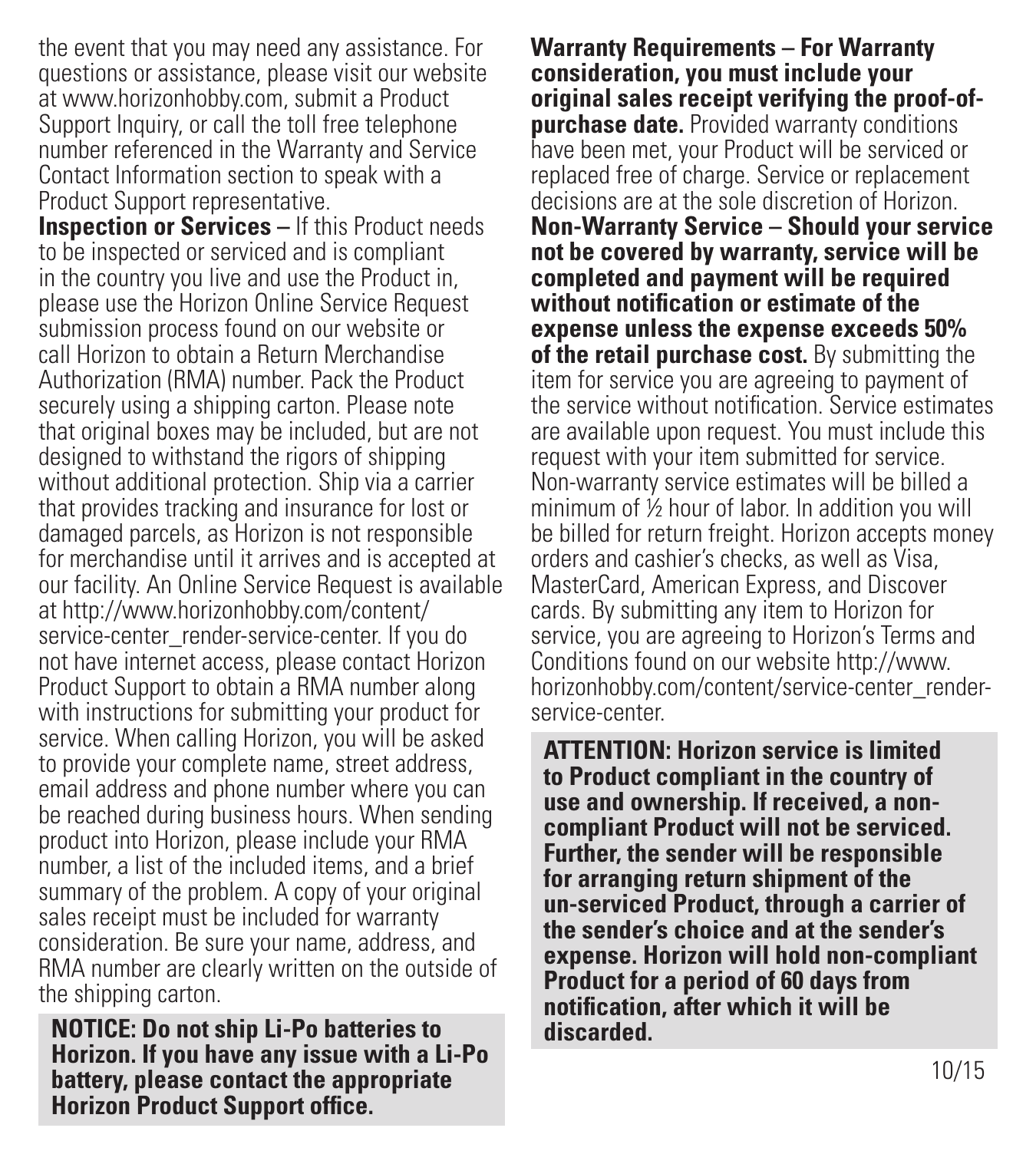#### Warranty and Service Contact Information

| <b>Country of Purchase</b>  | <b>Horizon Hobby</b>                                      | <b>Contact Information</b>                          | <b>Address</b>                                         |  |
|-----------------------------|-----------------------------------------------------------|-----------------------------------------------------|--------------------------------------------------------|--|
| United States of<br>America | Horizon Service Center<br>(Repairs and Repair Requests)   | servicecenter.horizonhobby.<br>com/RequestForm/     | 2904 Research<br>Road<br>Champaign,<br>Illinois, 61822 |  |
|                             | Horizon Product Support<br>(Product Technical Assistance) | productsupport@<br>horizonhobby.com<br>877-504-0233 |                                                        |  |
|                             | <b>Sales</b>                                              | websales@horizonhobby.com                           | <b>USA</b>                                             |  |
|                             |                                                           | 800-338-4639                                        |                                                        |  |
| European Union              | Horizon Technischer Service                               | service@horizonhobby.de                             | Hanskampring 9                                         |  |
|                             | Sales: Horizon Hobby GmbH                                 | +49 (0) 4121 2655 100                               | D 22885<br>Barsbüttel,<br>Germany                      |  |

#### FCC Information

#### Supplier's Declaration of Conformity S155 G2 AC Smart Charger (SPMXC2050)

This device complies with part 15 of the FCC rules. Operation is subject to the following two conditions: (1) this device may not cause harmful interference, and (2) this device must accept any interference received, including interference that may cause undesired operation.



**CAUTION:** Changes or modifications not  $\Box$  expressly approved by the party responsible for compliance could void the user's authority to operate the equipment.

NOTE: This equipment has been tested and found to comply with the limits for a Class B digital device, pursuant to part 15 of the FCC Rules. These limits are designed to provide reasonable protection against harmful interference in a residential installation. This equipment generates, uses and can radiate radio frequency energy and, if not installed and used in accordance with the instructions, may

cause harmful interference to radio communications. However, there is no guarantee that interference will not occur in a particular installation. If this equipment does cause harmful interference to radio or television reception, which can be determined by turning the equipment off and on, the user is encouraged to try to correct the interference by one or more of the following measures:

- Reorient or relocate the receiving antenna.
- Increase the separation between the equipment and receiver.
- Connect the equipment into an outlet on a circuit different from that to which the receiver is connected.
- Consult the dealer or an experienced radio/TV technician for help.

Horizon Hobby, LLC 2904 Research Road Champaign, IL 61822 Email: compliance@horizonhobby.com Web: HorizonHobby.com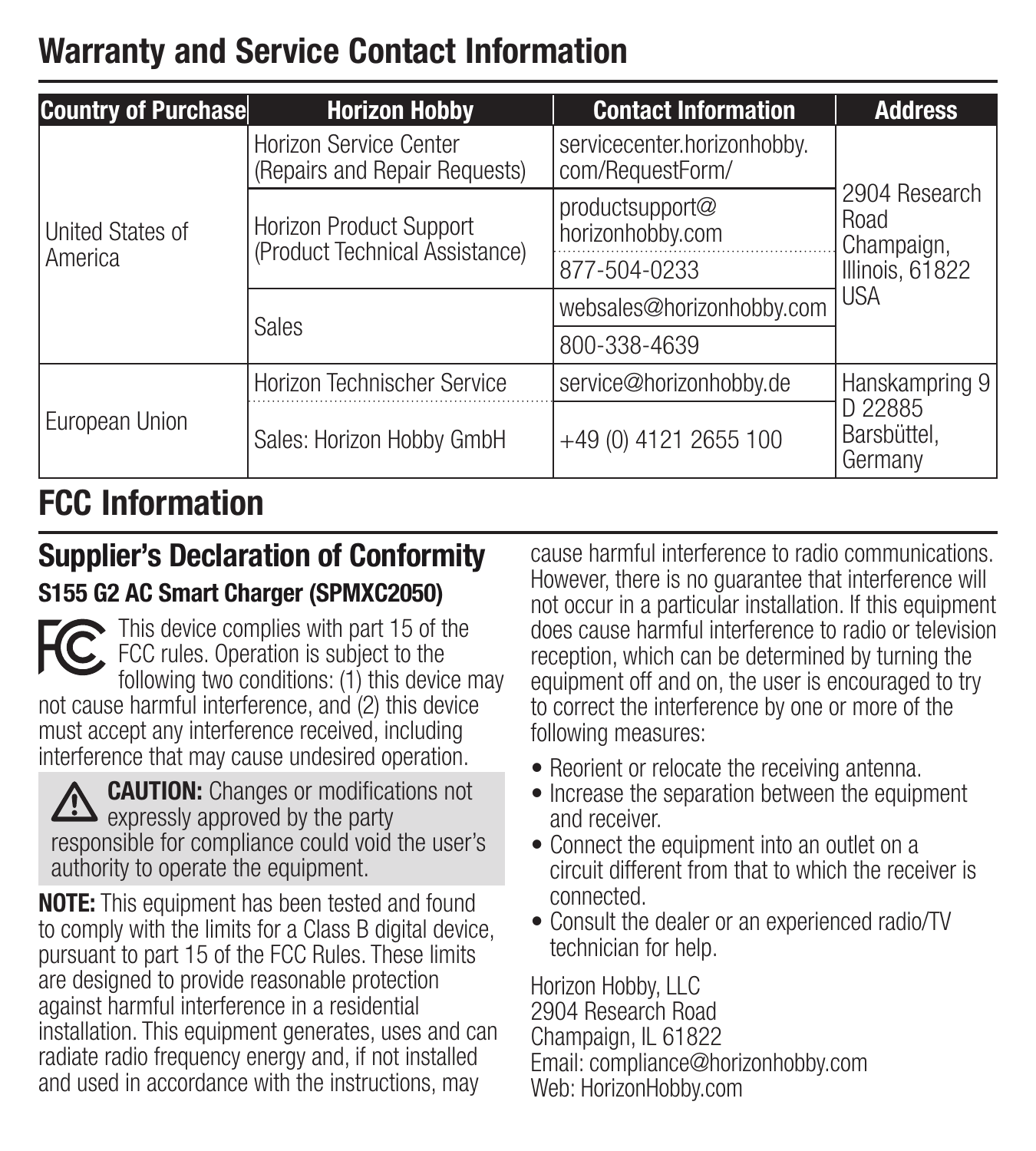### IC Information

#### IC: CAN ICES-3 (B)/NMB-3(B)

This Class B digital apparatus complies with Canadian ICES-003.

#### Compliance Information for the European Union

EU Compliance Statement: S155 G2 AC Smart Charger (SPMXC2050); Hereby, Horizon Hobby, LLC declares that the device is in compliance with the following: EU Low Voltage Directive 2014/35/EU; EU EMC Directive 2014/30/ EU; RoHS 2 Directive 2011/65/EU; RoHS 3 Directive - Amending 2011/65/EU Annex II 2015/863. The full text of the EU declaration of conformity is available at the following internet address: https://

www.horizonhobby.com/content/support-rendercompliance.

NOTE: This product contains batteries that are covered under the 2006/66/EC European Directive, which cannot be disposed of with normal household waste. Please follow local regulations.

#### EU Manufacturer of Record:

Horizon Hobby, LLC 2904 Research Road Champaign, IL 61822 USA

#### EU Importer of Record:

Horizon Hobby, GmbH Hanskampring 9 22885 Barsbüttel Germany

#### WEEE NOTICE:



This appliance is labeled in accordance with European Directive 2012/19/EU concerning waste of electrical and electronic equipment (WEEE). This label indicates that this product should not be disposed of with household waste. It should be

deposited at an appropriate facility to enable recovery and recycling.